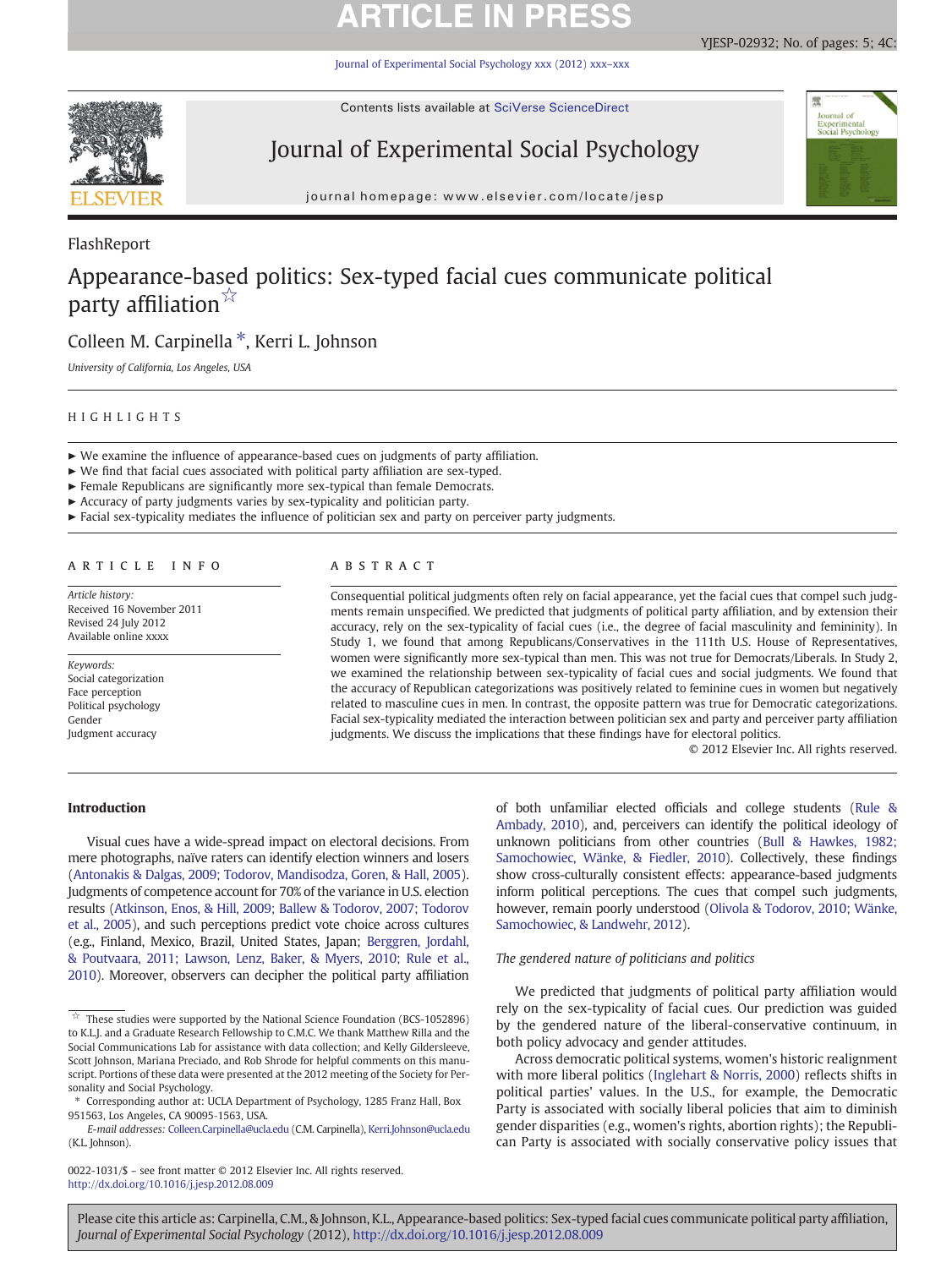tend to bolster traditional sex roles (e.g., military spending, national defense; [Winter, 2010\)](#page-4-0). These policy platforms are manifest in each party's image. Consequently, politicians may exhibit characteristics that reflect these values.

Gender attitudes also differ reliably by political ideology. Conservatives, in particular, encourage adherence to traditional gender roles [\(Lye & Waldron, 1997](#page-4-0)). Thus, communal and feminine women are highly regarded. Consequently, Republican women may be uniquely prone to exhibit sex-typical characteristics.

We reasoned that differences in political platforms and gender attitudes may be reflected in politicians' facial appearance. Specifically, we predicted that the sex-typicality of politicians' faces (i.e., men's facial masculinity; women's facial femininity) would vary as a function of their political party, thereby providing reliable cues for observers' judgments of political party. We tested our predictions using a large and convenient sample—members of the 111th U.S. House of Representatives. In Study 1 we measured the sex-typicality of facial cues of politicians. In Study 2 we tested how facial sex-typicality related to perceivers' judgments of political party.

### Study 1

#### Method

#### Target population

Targets included the 434 members of the 111th U.S. House of Representatives (74 women, 360 men, 1 vacant seat)—256 Democrats (199 men, 57 women) and 178 Republicans (161 men and 17 women).

#### Procedures

We downloaded photographs from each politician's government website and coded for sex and political party. We imported each image individually into FaceGen Modeler using the Photo Fit Tool [\(Blanz & Vetter, 1999\)](#page-4-0), and we measured each face's sex-typicality (i.e., masculinity for men and femininity for women) using the Gender Morph tool.<sup>1</sup> Theoretical values ranged from  $-40$  (highly male-typed) to  $+40$  (highly female-typed). We converted this to a common scale for men and women, reflecting the objective level of sex-typical facial cues. Thus, positive values indicated sex-typical characteristics (i.e., masculine men and feminine women); negative values indicated sex-atypical characteristics (i.e., feminine men and masculine women).

#### Results and discussion

We predicted that facial sex-typicality would vary as a function of Politician Party and Politician Sex. We analyzed sex-typicality using a 2 (Politician Sex) by 2 (Politician Party) ANOVA. Overall, women were more sex-typical than men (i.e., women were more feminine than men were masculine),  $F(1,430) = 39.54$ ,  $p<0.001$ ; Republicans and Democrats did not differ in sex-typicality,  $F(1,430) = 1.15$ ,  $p = .284$ . However, the predicted interaction between Politician Party and Politician Sex was significant (see Fig. 1),  $F(1,430)=18.76$ ,  $p<.0001$ . Among Republicans, women were significantly more sex-typical than men,  $F(1,430)=37.98$ ,  $p<0.0001$ ; among Democrats, this difference was much less pronounced,  $F(1,430) = 3.72$ ,  $p = .055$ . As predicted, among women, Republicans were significantly more sex-typical than Democrats,  $F(1,430)=8.37$ ,  $p=.004$ . Unexpectedly, among men, Democrats were more sex-typical than Republicans,  $F(1,430)=20.70$ ,  $p<.0001$ . Importantly, these patterns were replicated using each politician's liberal/ conservative voting record as an index of politician ideology (see online Supplement).



Fig. 1. The sex-typicality of facial cues as a function of Politician Party and Politician Sex. Positive values indicate sex-typical facial characteristics (masculine men; feminine women). Negative values indicate sex-atypical characteristics (feminine men; masculine women). Error bars depict standard errors.

Next, we tested our prediction that Republican women would be the most sex-typical politicians. We compared the sex-typicality of Republican women to all other groups using a planned contrast (contrast weights: 3,  $-1$ ,  $-1$ ,  $-1$ ). As predicted, this contrast was significant,  $F(1, 430) = 21.454$ ,  $p < .0001$ , indicating that Republican women were uniquely sex-typical.

We found partial support for our prediction that facial sex-typicality would vary as a function of sex and political party. Although our prediction that Republicans would appear more sex-typical than Democrats overall, was not supported, our specific predictions were. Female politicians were significantly more feminine than male politicians were masculine. This effect was obtained primarily because Republican women were highly sex-typical. This finding aligns with the conservatives' endorsement of strict gender norms for women [\(Lye & Waldron, 1997\)](#page-4-0).

#### Study 2

If facial sex-typicality is apparent to perceivers, it may impact judgments of politicians. In Study 2, we examined whether judgments of political party relied on sex-typicality.

#### Method

#### Participants

One hundred twenty UCLA undergraduate students (35 men, 82 women, 3 unspecified) participated for course credit.

#### Procedure

First, participants categorized the political party of the 434 politicians from Study 1 using computer keys labeled "Republican" and "Democrat." Each trial consisted of a fixation cross (500 ms), followed by a randomly selected face that appeared until a judgment was made. Then, participants rated a subset of faces for femininity/masculinity (see online Supplement).

#### Results and discussion

#### Analytic strategy

We analyzed data using generalized estimating equations to accommodate dichotomous (accuracy, party identification) outcomes

<sup>&</sup>lt;sup>1</sup> FaceGen Modeler estimates the parameters of facial characteristics relative to a database of hundreds of three-dimensional face scans of men and women.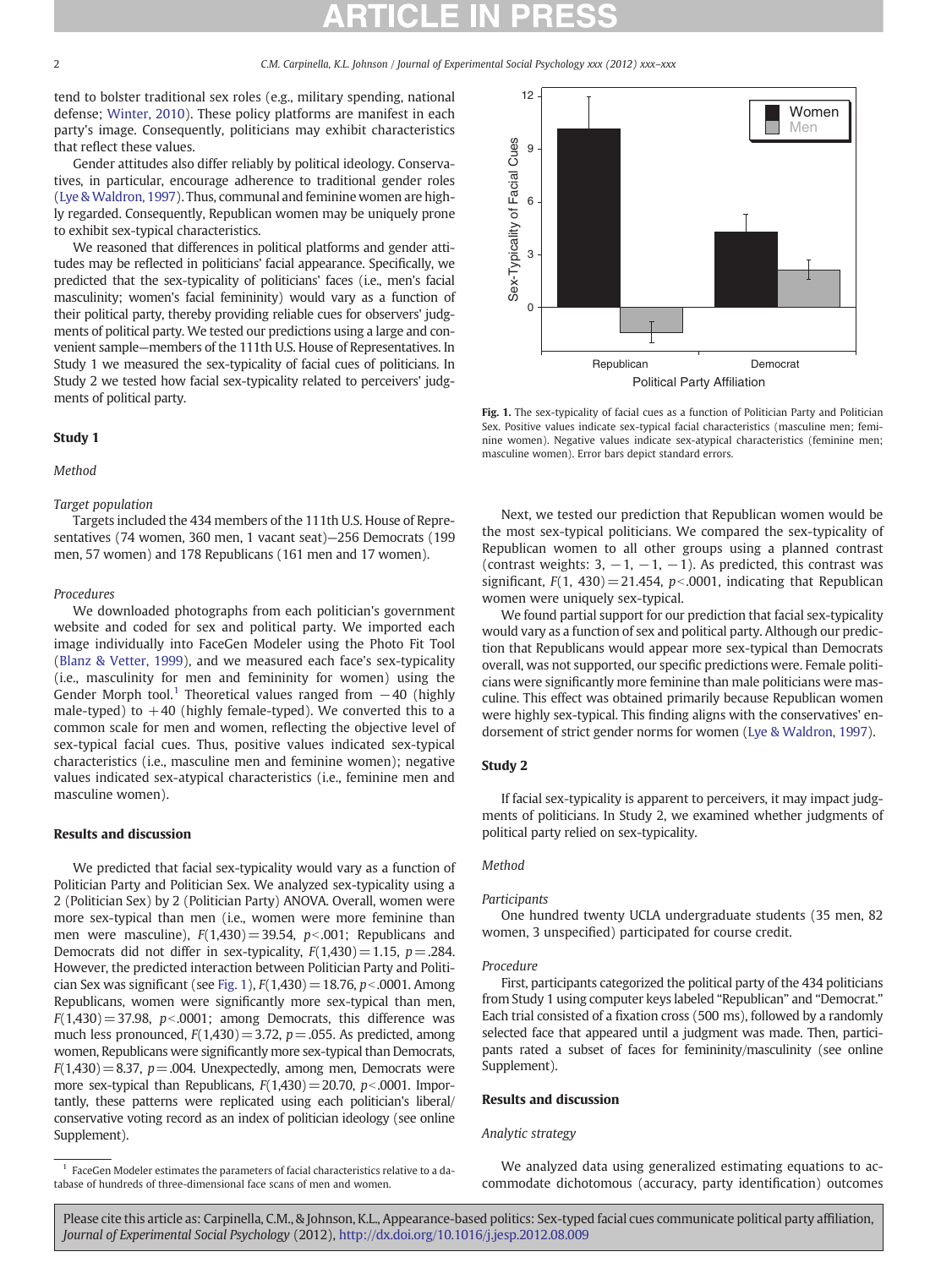and to accurately model hierarchical data ([Fitzmaurice, Laird, & Ware,](#page-4-0) [2004\)](#page-4-0). Politician Sex and Political Party were effect coded (Female = − .5, Male=.5; Democrat=−.5, Republican=.5); participant judgment and accuracy were coded numerically (Democrat  $=0$ , Republican  $=1$ ;  $Error = 0$ ,  $Accurate = 1$ ). We report unstandardized regression coefficients (B) and Wald Z values for each parameter.

#### Accuracy of political party categorization

First, we tested the overall accuracy of political party categorizations to replicate prior work [\(Rule & Ambady, 2010\)](#page-4-0). We computed a standard measure of sensitivity for each participant (see Table 1; [Stanislaw &](#page-4-0) [Todorov, 1999\)](#page-4-0). Hits were coded as correct Democrat categorizations; correct rejections were coded as correct Republican categorizations.

Perceivers' categorizations were significantly above chance,  $(d' = .1484)$ , one-sample  $t(119) = 8.51$ ,  $p < .0001$ , thus demonstrating sensitivity to cues denoting political party. This was true for judgments of both women  $(d'=1519)$  and men  $(d'=1158)$ , one-sample  $ts(119)=5.91$  and 10.58, respectively, both,  $p<.0001$ . Sensitivity did not differ as a function of Politician Sex,  $t(119)=1.17$ ,  $p=.244$ . Analyses of other signal detection parameters appear in the online Supplement. These findings replicate prior work demonstrating that perceivers can accurately categorize political party affiliation, here in a nationally meaningful sample — the entire membership of the U.S. House of Representatives.

Next, we tested how accuracy varied as a function of political party judgment, politician sex, and sex-typicality. Given the findings from Study 1, we predicted that categorization accuracy would be higher for more sex-typical women, but that categorization accuracy would be unrelated to the sex-typicality of men. We regressed Accuracy onto Judgment, Politician Sex, Facial Sex-Typicality, and all interactions. Overall, accurate categorizations were 8% more likely for judgments of women, relative to men,  $B = -.08$ ,  $SE = .04$ ,  $z = -2.22$ ,  $p = .03$ ,  $OR =$ .92; were 4% less likely for faces that were lower in sex-typicality,  $B=-.004$ , SE=.002,  $z=-2.05$ ,  $p=.0401$ , OR=.97; and were 88% more likely for Democrat, relative to Republican judgments,  $B = -2.11$ ,  $SE = .007$ ,  $z = -295.46$ ,  $p < .0001$ ,  $OR = .12$ . Importantly, the three-way interaction also reached significance,  $B = -0.33$ ,  $SE = 0.001$ ,  $z = -361.34$ ,  $p<sub>0001</sub>$  (see Fig. 2).

Among Republican categorizations, accurate judgments were 98% more likely for more feminine women, simple  $B = .09$ ,  $SE = .004$ ,  $z =$ 21.72,  $p<0.0001$ , OR = 1.98, but were 40% less likely for more masculine men, simple  $B=-.07$ , SE=.001, z=−55.86, p<.0001, OR= .60. Among Democrat categorizations, accurate judgments were 58% less likely for more feminine women, simple  $B = -0.11$ , SE= .003,  $z=-33.14$ , p<.0001, OR=.43, but 74% more likely for more masculine men, simple  $B = .07$ ,  $SE = .002$ ,  $z = 48.18$ ,  $p < .0001$ ,  $OR = 1.74$ . These findings demonstrate that facial sex-typicality relates to the accuracy of political party judgments.

#### The role of sex-typed cues in political party categorizations

Next we tested our central prediction that political party categorizations would be related to the sex-typicality of a politician's face,

#### Table 1

Signal detection analysis for perception of political party affiliation.

| Politician sex | Hits  | <b>Misses</b> | C <sub>R</sub> | FA    | ď     |          | <b>Beta</b> |
|----------------|-------|---------------|----------------|-------|-------|----------|-------------|
| Female         | 62.41 | 3759          | 46.02          | 53.98 | .1519 | $-.5275$ | 1.0116      |
| Male           | 48 10 | 51 90         | 59.10          | 40.90 | .1158 | .8125    | 1 0488      |
| Overall        | 51 32 | 48.68         | 5785           | 42.15 | 1484  | 0853     | 1 0408      |

Note. Parameters for signal detection analyses were conducted using standard algorithms, and by coding correct categorization of a Democrat as a Hit, correct categorization of a Republican as a Correct Rejection (CR), miscategorization of a Democrat as a Miss, and miscategorization of a Republican as a False Alarm (FA).



Fig. 2. Accuracy of political party categorizations as a function of Politician Sex, Party Judgment, and Facial Sex-Typicality Cues. Predicted values were estimated at 1 SD above and below 0 for Facial Sex-Typicality Cues, thus indicating sex-typical and sex-atypical facial appearances. Error bars depict standard errors within each simple slope.

leading highly sex-typical faces to be judged more frequently as Republicans. If correct, this pattern would imply that sex-typicality cues may be utilized in a heuristic fashion by perceivers.

Test for moderation

First, we regressed Party Judgments onto Politician Sex, Facial Sex-Typicality, and their interaction. Overall, Republican categorizations were twice as likely for men than women,  $B = .74$ ,  $SE = .06$ ,  $z = 11.39$ ,  $p < .0001$ ,  $OR = 2.09$  and were more likely as facial sex-typicality increased,  $B = .01$ ,  $SE = .002$ ,  $z = 6.06$ ,  $p < .0001$ ,  $OR =$ 1.07 (based on 1 SD change in sex-typicality). As predicted, the interaction was also significant (see Fig. 3),  $B = -0.01$ ,  $SE = 0.003$ ,  $z = -3.92$ ,  $p$ <.0001. Among women, Republican categorizations were 16% more likely with each SD increase in femininity, simple  $B = .02$ ,  $SE = .003$ ,  $z=6.91$ , p<.0001, OR = 1.16; among men, however, no such relation was observed, simple  $B = -.0001$ ,  $SE = .001$ ,  $z = -.07$ ,  $p = .9439$ ,



Fig. 3. Proportion of "Republican" categorizations as a function of Politician Sex and Facial Sex-Typicality Cues. Predicted values were estimated at 1 SD above and below 0 for Facial Sex-Typicality Cues, thus indicating sex-typical and sex-atypical facial appearances. Error bars depict standard errors within each simple slope.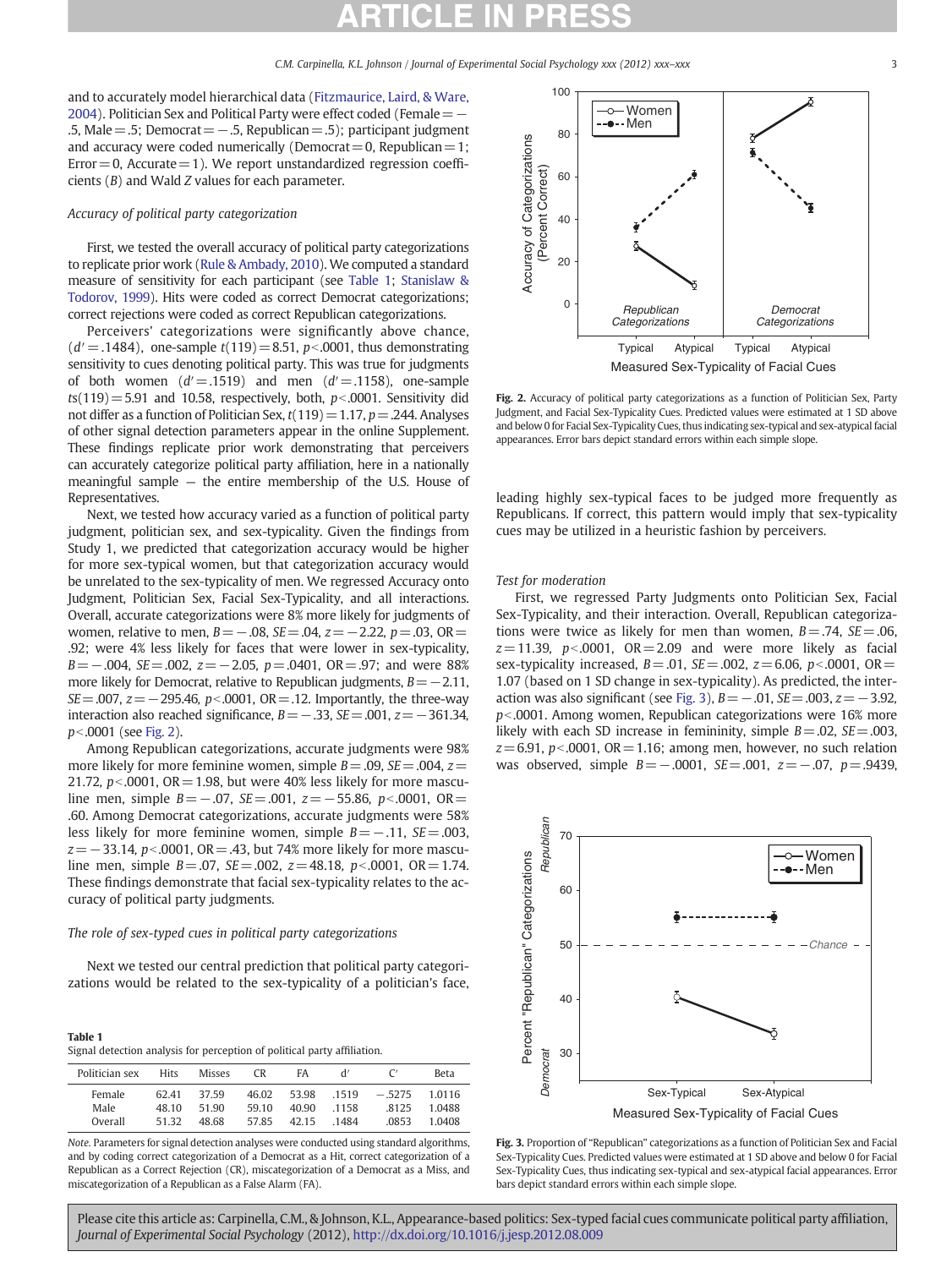$OR = .99$ . Thus, perceivers' judgments of political party affiliation related to facial sex-typicality, especially for judgments of female politicians.

### Mediated moderation model

Next, we examined the possibility that party affiliation judgments would not only vary as a function of politician party and politician sex as described above, but that these effects would be mediated by facial sex-typicality. We conducted a multilevel path analysis to test for mediated moderation ([Edwards & Lambert, 2007\)](#page-4-0).

Following the recommendations of [Edwards and Lambert \(2007\),](#page-4-0) we modeled the mediated pathway depicted in Fig. 4. Due to the logistic and nested nature of our data, Party Judgments were modeled using a logistic link and random intercept for variability using Mplus [\(Muthén & Muthén, 2011](#page-4-0)). Both Politician Sex (path  $\alpha$ 1) and Politician Party (path  $\alpha$ 2) were independently associated with facial Sex-Typicality,  $Bs(SEs) = 1.16(.02)$  and .36(.01), both  $p < .0001$ . Corroborating the findings of Study 1, the Politician Sex by Politician Party interaction was also associated with Sex-Typicality (path  $\alpha$ 3),  $B(SE) = -.95(.02), p<.0001.$ 

Most importantly, we examined for mediated moderation. Specifically, we modeled the Politician Sex by Politician Party interaction, through facial Sex-Typicality, and tested the significance of this indirect effect. Frequently, indirect effects are not normally distributed, and standard z tests therefore yield biased results. Consequently, we computed 95% confidence intervals using bootstrapping with 5000 replicates to test the proposed mediated pathway. As predicted, the indirect effect for the interaction between Politician Party and Politician Sex on Party Judgment through facial Sex-Typicality was significant (path  $\alpha$ 3 $\beta$ ),  $B = -0.06$ , 95% CI [−.09, −.03], providing support for mediated moderation.

Tests of simple slopes were significant, indicating that the nature of this mediation differed by politician sex. Among women, the simple indirect effect of Politician Party on Party Judgment through facial Sex-Typicality was significant (path  $\alpha$ 1 $\beta$ ) B = −.04, 95% CI [−.06, −.02]. Relative to female Democrats, female Republicans were more sextypical, and this predicted Republican categorizations among observers. Among men, the simple indirect effect was also significant (path  $\alpha$ 1 $\beta$ )  $B = .02, 95\%$  CI [.01, .04], but in the opposite direction. Relative to male Democrats, male Republicans were less sex-typical, and this predicted Republican categorizations among observers. These findings indicate that the moderated effect of the Politician Sex by Politician Party interaction for Party Judgments was mediated by Sex-Typicality. As predicted, perceivers utilized the sex-typicality of faces to judge the political party of politicians.

#### General discussion

We found that the facial sex-typicality of politicians varied as a function of sex and political party (Study 1) and that facial sex-typicality related to political party judgments and their accuracy (Study 2). Among Republicans, but not Democrats, women were more feminine than men were masculine, and these very factors related to the accuracy of political party judgments. Moreover, the sex-typicality of facial cues mediated the effect of politician sex and party on perceivers' judgments of political party affiliation. As predicted therefore, political affiliation was strongly related to gendered facial cues, and observers exploited this fact when providing judgments of politicians. Although demonstrated in the context of American politics, these findings have implications more broadly, insofar as appearance-based cues have been widely linked to perceptions of political attitudes and identification.

As predicted, we found that Republican women were highly feminine. Indeed, compared with all other politicians, Republican women exhibited the highest degree of sex-typicality. While this specific pattern was expected, the relative lack of masculinity among Republican men was not. We predicted that Republicans would be more sex-typical than Democrats, on average, but this was not the case. We suspect that this asymmetry occurred, at least in part, because political leadership is a historically masculine endeavor, thus automatically conferring masculine characteristics on male politicians. Consequently, it may be unnecessary for Republican men's appearance to exhibit the masculinity that is regarded by their party's gender attitudes. Instead, their policy advocacy and leadership roles, by their very nature, have already conferred those characteristics on them. Republican women, in contrast, may fulfill proscriptive gender norms for their party through their physical appearance.

The current studies provide an unparalleled level of specificity for understanding how facial characteristics affect perceptions of politicians. We found that the sex-typicality of facial cues provides crucial information about political party affiliation. These effects may have eluded other research because prior studies collapsed across politician sex, excluded female politicians entirely, and/or failed to measure objective facial characteristics. Taking these factors into consideration, we obtained objective evidence for partisan differences in the sex-typicality of facial cues, and we measured how these objective differences impinge on perceptions of party affiliation. This strategy enabled us to determine precisely how sex-typical facial shape is related to participants' judgments of political party identification. We suspect these impacts extend beyond American politics. Evidence suggests that the gendered nature of the liberal/conservative ideological continuum is widespread across



Fig. 4. Mediated moderation model path diagram. Direct effects are indicated by a solid line and indirect effects are indicated by a dotted line.